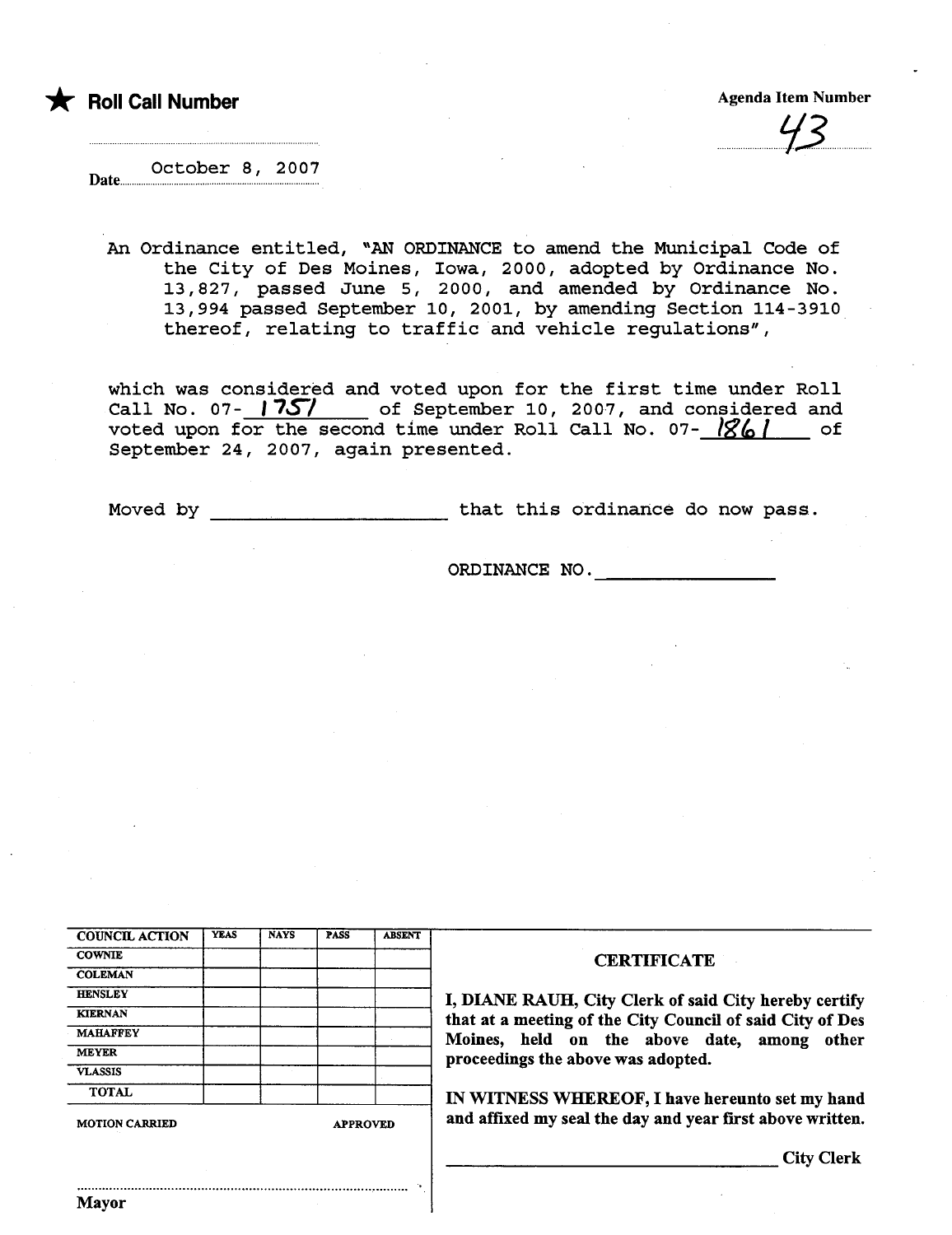01=18tot 42

|                                             | <b>Council</b>                                     | Date                             | September 10, 2007                                                                                         |  |
|---------------------------------------------|----------------------------------------------------|----------------------------------|------------------------------------------------------------------------------------------------------------|--|
| <b>CITY OF DEI MOINES</b><br><b>V</b> V V V | <b>Communication</b><br>Office of the City Manager | Agenda Item No.<br>Roll Call No. | 50<br>$\frac{50}{07}175$<br>Communication No. 07-548<br>Submitted by: Jeb E. Brewer, P.E.<br>City Engineer |  |

#### **AGENDA HEADING:**

Amending Chapter 114 of the Municipal Code regarding traffic regulation changes as follows:

Handicapped Parking Space—South Side of Court Avenue between 4<sup>th</sup> Street and 5<sup>th</sup> Avenue.  $A$ .

#### **SYNOPSIS:**

Approval of first reading of the ordinance regarding the following change: Designating a handicapped parking space on Court Avenue, on the south side, parking meter C-424, two-hour meter, 8:00 a.m. to  $6:00 p.m.$ 

# **FISCAL IMPACT:**

Amount: Minor costs

Funding Source: 2007-2008 Operating Budget, Page 125, Engineering Department Traffic & Transportation - Parking Meter Maintenance and Collection, ENG100710.

# ADDITIONAL INFORMATION:

 $A.$ Recent construction of a new building adjacent to Court Avenue removed the existing handicapped meter parking space in this area. With completion of this construction, a new handicapped parking space is recommended close to the former space, but in a more user-friendly location. The following revision to the Municipal Code will designate this handicap meter.

Sec. 114-3910. Court Avenue—Fourth Street to Fifth Avenue.

Court Avenue, on the south side, parking meter C-418 C-424, two-hour meter, 8:00 a.m. to 6:00 p.m., is designated a handicapped parking space and is subject to the same prohibition as is found in subsection  $114-616(a)$  of this chapter.

PREVIOUS COUNCIL ACTION(S): NONE

# **BOARD/COMMISSION ACTION(S): NONE**

ANTICIPATED ACTIONS AND FUTURE COMMITMENTS: Second and third readings of Ordinance.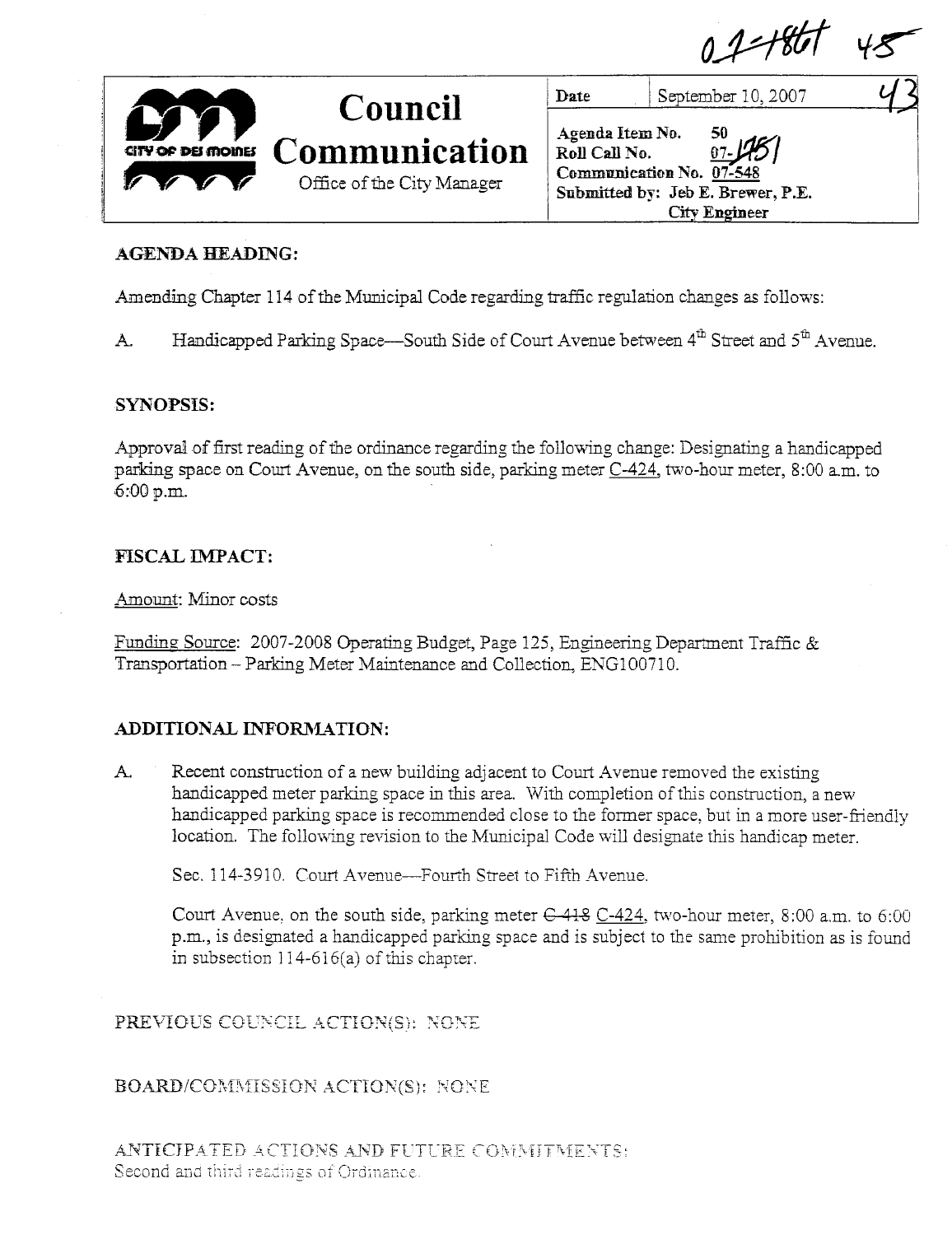SUMMARY OF ORDINANCE NO.

AN ORDINANCE to amend the Municipal Code of the City of Des Moines, Iowa, 2000. adopted by Ordinance No. 13,827, passed June 5, 2000, as heretofore amended, by amending Chapter 114 Traffic & Vehicle Regulations as summarized below. The complete text of the ordinance is available in the City of Des Moines City Clerk's Office, 400 Robert D. Rav Drive, Des Moines, Iowa, or on the City of Des Moines' website at www.dmgov.org.

#### DES MOINES TRAFFIC REGULATION CHANGES

 $07 - 1847$ 

Amending Chapter 114 of the Municipal Code regarding traffic regulation changes as follows:

A. Handicapped Parking Space—South Side of Court Avenue between 4<sup>th</sup> Street and 5<sup>th</sup> Avenue

FORM APPROVED:

K. Massier

Katharine Massier, Assistant City Attorney

T.M. Franklin Cownie, Mayor

Attest:

I, Diane Rauh, City Clerk of the City of Des Moines, Iowa, hereby certify that the above and foregoing is a summary of Ordinance No. \_\_\_\_\_\_\_\_\_, passed by the City Council of said City on 

Diane Rauh, City Clerk